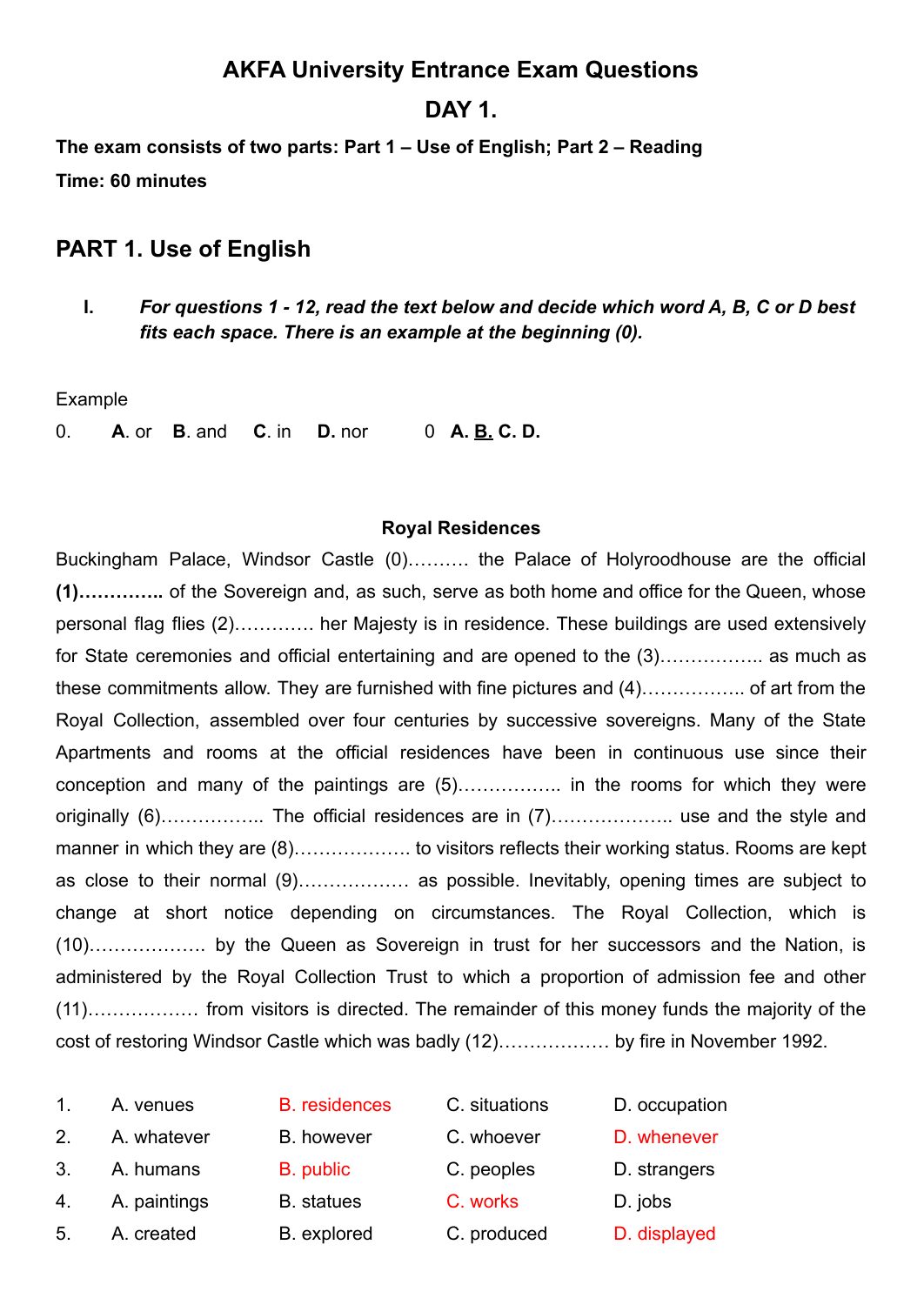| 6.  | A. instructed | <b>B.</b> intended | C. performed   | D. guarded    |
|-----|---------------|--------------------|----------------|---------------|
| 7.  | A. local      | <b>B.</b> national | C. regular     | D. minor      |
| 8.  | A. designed   | <b>B.</b> shown    | C. given       | D. taken      |
| 9.  | A. feature    | <b>B.</b> location | C. destination | D. appearance |
| 10. | A. owned      | B. belonged        | C. borrowed    | D. sold       |
| 11. | A. salary     | <b>B.</b> budget   | C. income      | D. wages      |
| 12. | A. destroyed  | B. ruined          | C. damaged     | D. collapsed  |

**II.** *For questions 1-8, complete the second sentence so that it has a similar meaning to the first sentence. Use the word given and other words to complete each sentence. You must use between two and five words. Do not change the word given. There is an example at the beginning (0).*

Example:

| 0.<br>They think the owner of the house is in France.<br>thought<br>The gap can be filled by the words "is thought to be" so you write:<br>The owner of the house is thought to be in France. |         |
|-----------------------------------------------------------------------------------------------------------------------------------------------------------------------------------------------|---------|
| 1. My parents last spoke to me a month ago.                                                                                                                                                   | heard   |
| 2. All the students had a lot of respect for their teacher.                                                                                                                                   | looked  |
| 3. Tom thought we might get hungry, so he took some sandwiches with him.                                                                                                                      | case    |
| 4. Linda didn't feel like eating.                                                                                                                                                             | mood    |
| 5. My brother was treated unfairly by his teachers.                                                                                                                                           | deserve |
| 6. He couldn't buy the car he wanted because he didn't have enough money.                                                                                                                     | too     |
|                                                                                                                                                                                               |         |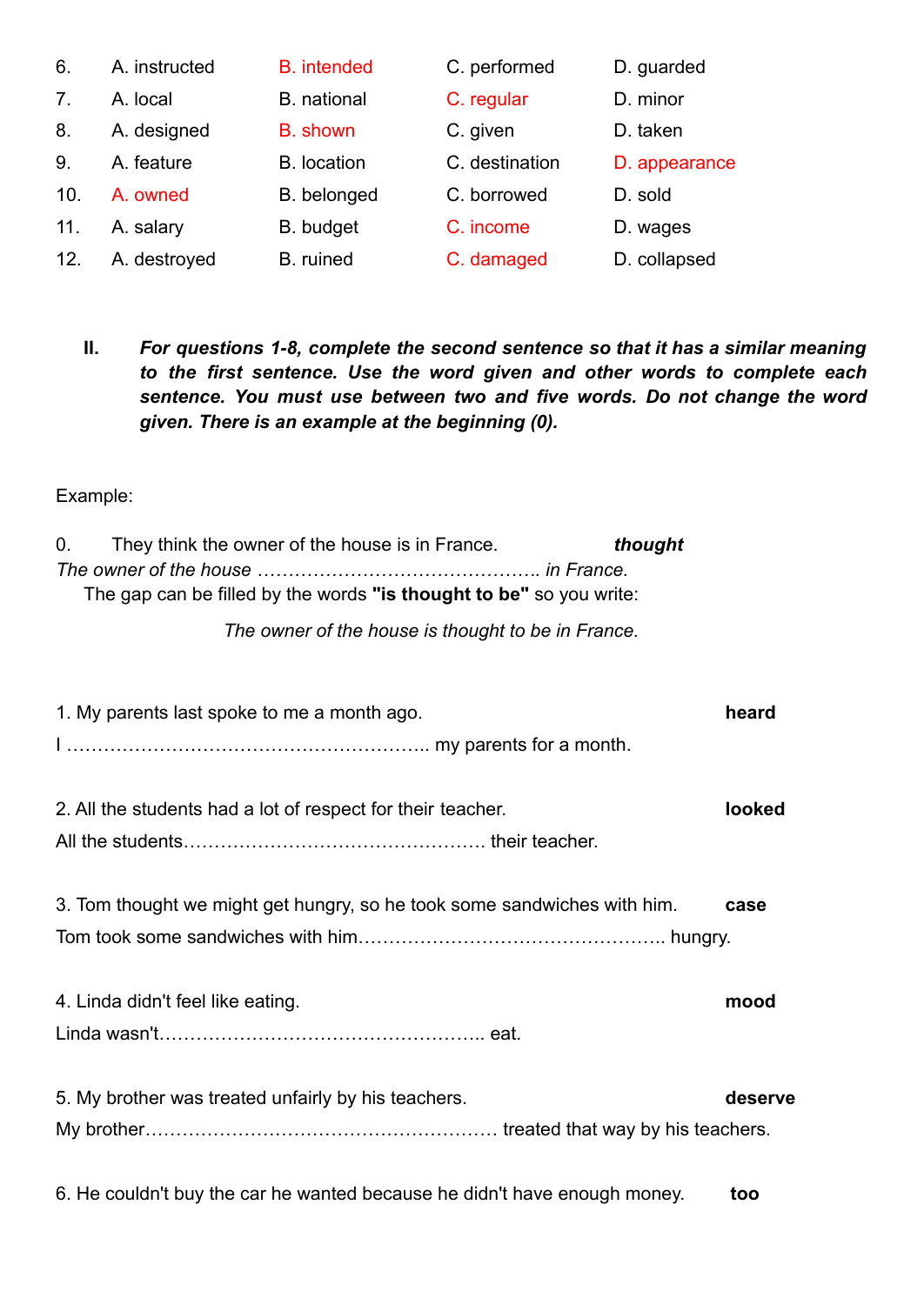The car he wanted was………………………………………………….. buy.

| 7. My parents' house is as big as mine. | same |
|-----------------------------------------|------|
|                                         |      |

8. We all agreed with my father's proposal apart from Joy. **exception** With………………………………………………… we all agreed with my father's proposal.

### ANSWER KEYS

| haven't heard from | 4. in the mood to           | 7. is the same size as  |
|--------------------|-----------------------------|-------------------------|
| 2. looked up to    | 5. didn't deserve to be     | 8. the exception of Joy |
| 3. in case we get  | 6. too expensive for him to |                         |

# **PART 2. Reading**

### *You are going to read an extract from a novel. For questions 1-8, choose the answer (A, B, C, or D) which you think fits best according to the text.*

'Come along, young fellow,' shouted Mr. Watson. "I'll show you the school room."

He swept out of the drawing-room with giant strides, and Philip hurriedly limped behind him. He was taken into a long, bare room with two tables that ran along its whole length; on each side of them were wooden forms.

"Nobody much here yet," said Mr. Watson. "I'll just show you the playground, and then I'll leave you to shift for yourself."

Mr. Watson led the way. Philip found himself in a large playground with high brick walls on three sides of it. On the fourth was an iron railing through which you saw a vast lawn and beyond this some of the buildings of King's School. One small boy was wandering disconsolately, kicking up the gravel as he walked.

"Hulloa, Yenning," shouted Mr. Watson. "When did you turn up?"

The small boy came forward and shook hands.

"Here's a new boy. He's older and bigger than you, so don't you bully him."

The headmaster glared amicably at the two children, filling them with fear by the roar of his voice, and then with a guffaw left them.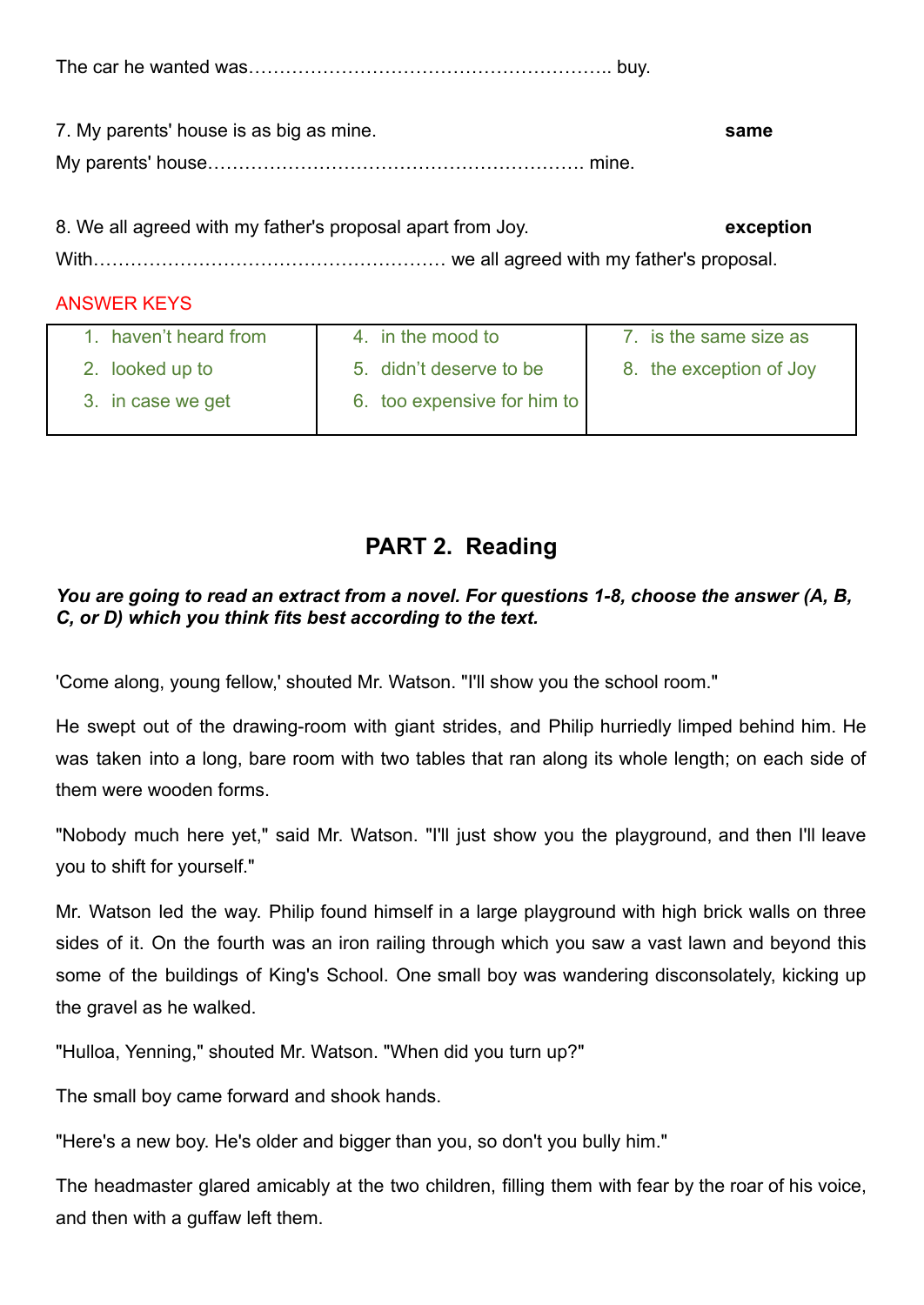"What's your name?"

"Carey."

"What's your father?"

"He's dead."

"Oh! Does your mother wash?"

"My mother's dead, too."

Philip thought this answer would cause the boy a certain awkwardness, but Yenning was not to be turned from his facetiousness for so little.

"Well, did she wash?" he went on.

"Yes," said Philip indignantly.

"She was a washerwoman then?"

"No, she wasn't."

"Then she didn't wash."

The little boy crowed with delight at the success of his dialectic. Then he caught sight of Philip's feet.

"What's the matter with your foot?"

Philip instinctively tried to withdraw it from sight. He hid it behind the one which was whole.

"I've got a club-foot," he answered.

"How did you get it?"

"I've always had it."

"Let's have a look."

"No."

"Don't then."

The little boy accompanied the words with a sharp kick on Philip's shin, which Philip did not expect and thus could not guard against. The pain was so great that it made him gasp, but greater than the pain was the surprise. He did not know why Yenning kicked him. He had not the presence of mind to give him a black eye. Besides, the boy was smaller than he, and he had read in The Boy's Own paper that it was a mean thing to hit anyone smaller than yourself. While Philip was nursing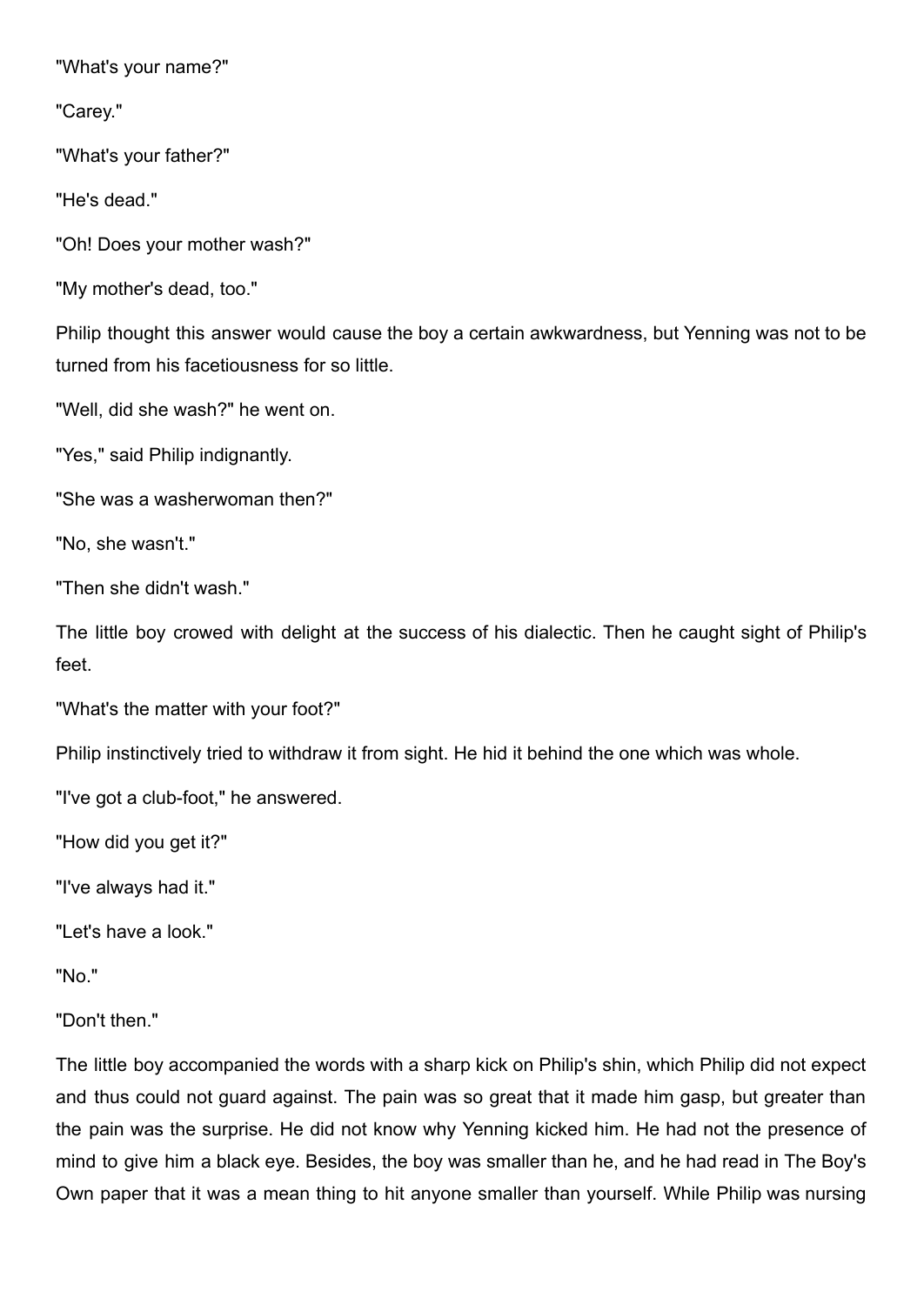his shin a third boy appeared, and his tormentor left him. In a little while he noticed that the pair were talking about him, and he felt they were looking at his feet. He grew hot and uncomfortable.

But others arrived, a dozen together, and then more, and they began to talk about their doings during the holidays, where they had been, and what wonderful cricket they had played. A few new boys appeared, and with these presently Philip found himself talking. He was shy and nervous. He was anxious to make himself pleasant, but he could not think of anything to say. He was asked a great many questions and answered them all quite willingly. One boy asked him whether he could play cricket.

"No," answered Philip. "I've got a club-foot."

The boy looked down quickly and reddened. Philip saw that he felt he had asked an unseemly question. He was too shy to apologize and looked at Philip awkwardly.

1. What does 'strides' mean in line 3, column 1?

- A. brooms
- B. leaps
- C. steps
- D. yells
- 2. When Philip is shown around the school, it is
- A. mostly empty.
- B. bright and cheerful.
- C. small and cramped.
- D. full of noise and activity.
- 3. Why were the children afraid of Mr. Watson?
- A. He was very loud.
- B. He was angry with them.
- C. He was unkind to them.
- D. He was very big and powerful.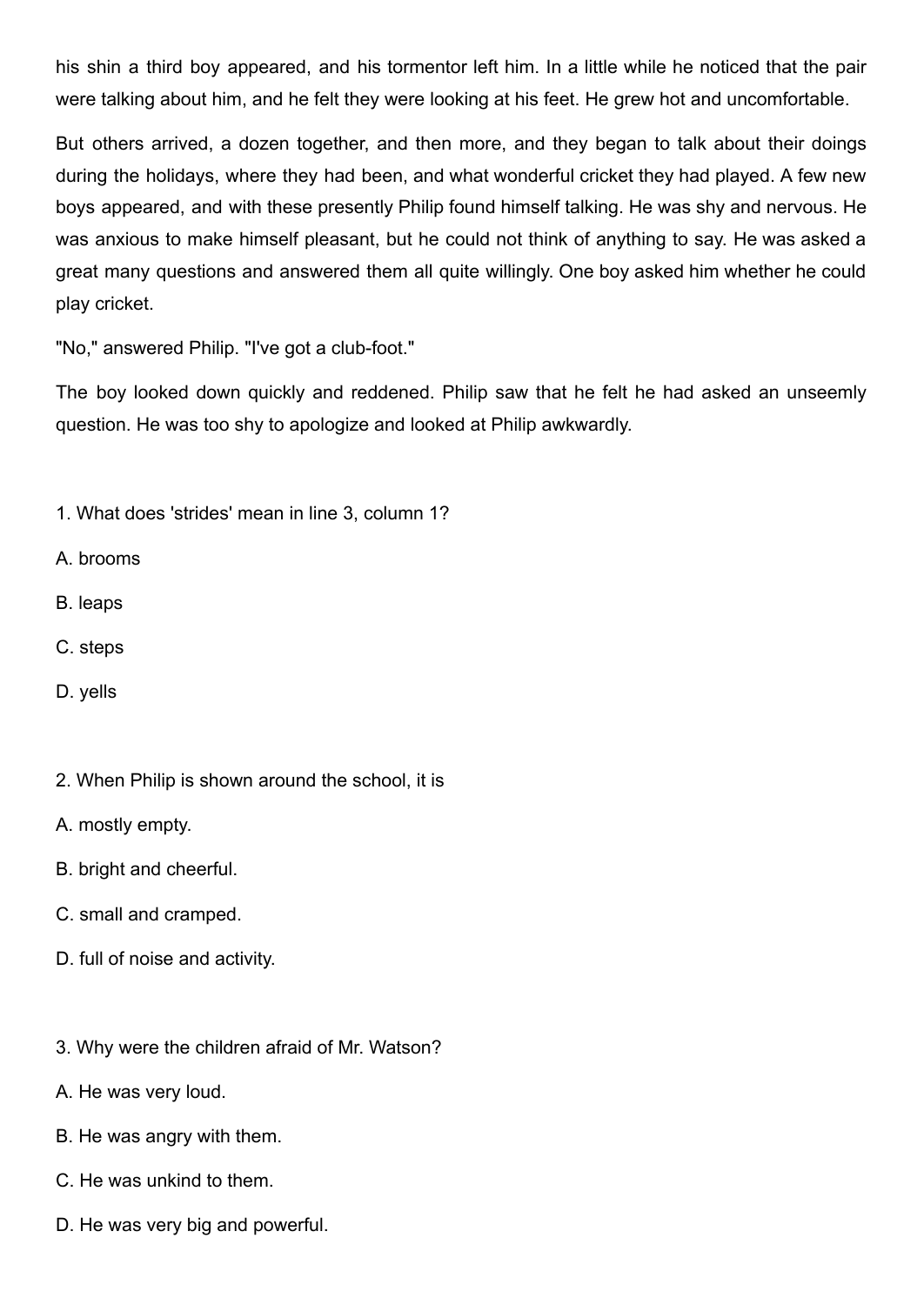- 4. Venning's behavior towards Philip could be described as
- A. sympathetic.
- B. extremely hostile.
- C. teasing.
- D. uninterested.
- 5. What does 'his tormentor' in line 22 column 2 refer to?
- A. Phillip's club foot
- B. the boy called Yenning
- C. the third boy to arrive
- D. the pain in Philip's shin
- 6. Why does Philip become hot and uncomfortable when the boys talked about his foot?
- A. It was summertime.
- B. He had been beaten.
- C. He was embarrassed.
- D. He felt left out.
- 7. Philip feels nervous with the boys because
- A. he was afraid of being beaten.
- B. he wanted to keep his club foot secret.
- C. they ignored him completely.
- D. he wanted to make a good impression.
- 8. How do the boys who interact with Philip directly react to his club foot?
- A. They pay it little attention.